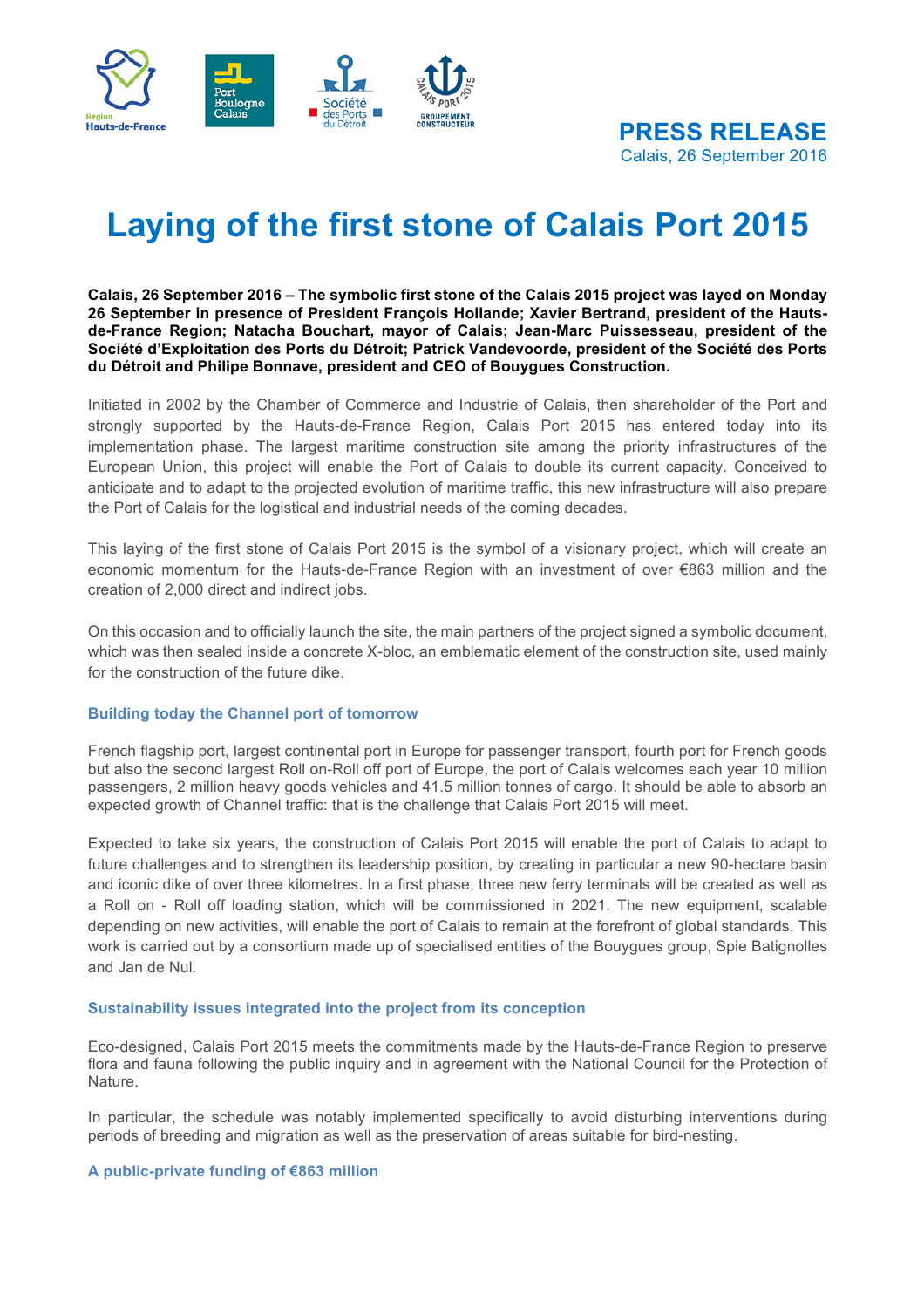The project is sponsored in the amount of € 863 million by the Société des Ports du Détroit, owned by the French long-term investment fund Meridiam (40%), the Caisse des Dépôts (40%), the local and regional chambers of commerce (19%) as well as the Port of Dunkirk (1%).

In addition to the shareholders who bring €89 million in equity and quasi-equity, three major financial partners are involved in this project: AllianzGI (which subscribed on behalf of the Allianz Group and third-party investors upon a bond issuance of €504 million), the European Investment Bank and Crédit Agricole Corporate Investment. Public funds amount meanwhile to €270 million, fully pre-financed by the Hauts-de-France Region (including €98.6 million from the European Union).

With an investment of €863 million, this project is one of major French investment projects and will generate significant economic benefits for the entire territory of the Opal Coast and its local communities.

## **PRESS CONTACTS**

# **PORT OF BOULOGNE CALAIS**

**Isabelle FAUQUET** Tel: +33 7 85 54 04 47 isabelle.fauquet@portboulognecalais.fr

**Xavier DECRAMER** Tel : +33 6 04 67 36 46 calais@eurosagency.eu

### **HAUTS-DE-FRANCE REGION**

**Peggy COLLETTE** Tel : + 33 6 75 93 38 28 peggy.collette@nordpasdecalaispicardie.fr

# **SOCIÉTÉ DES PORTS DU DÉTROIT**

**Luc HERCHIN** +33 (0)6 31 73 79 99 l.herchin@spd-calais.com

## **GROUPEMENT CONSTRUCTEUR**

**Matthieu CARRE** +33 (0)1 30 60 66 39 m.carre@bouygues-construction.com

#### **About the Port of Boulogne Calais**

*The Port Boulogne Calais is operated by the Société d'Exploitation des Ports du Détroit (SEPD) which has its headquarters located in Calais. It has been entrusted as part of the public service delegation, with the project of doubling the port of Calais "Calais Port 2015". Its commissioning is expected in 2021.* 

*The Port Boulogne Calais port is a platform bringing together the sites Boulogne sur Mer and Calais. It is the first French fishing port, the first port for travellers in continental Europe, Europe's leading centre for processing seafood and 4th centre for goods in France.*

#### **About the Hauts-de-France Region**

*The Hauts-de-France Region owns the port of Calais infrastructures and delegated its operation to the SEPD in 2015. The Calais Port 2015 project is pre-financed by the Hauts-de-France Region to the tune of 270 million euros (98.6 million of which from the European Union).*

## **About the Société des Ports du Détroit**

*The Société des Ports du Détroit (SPD) is the structure created specifically to finance, build and maintain for 50 years Calais Port 2015.*